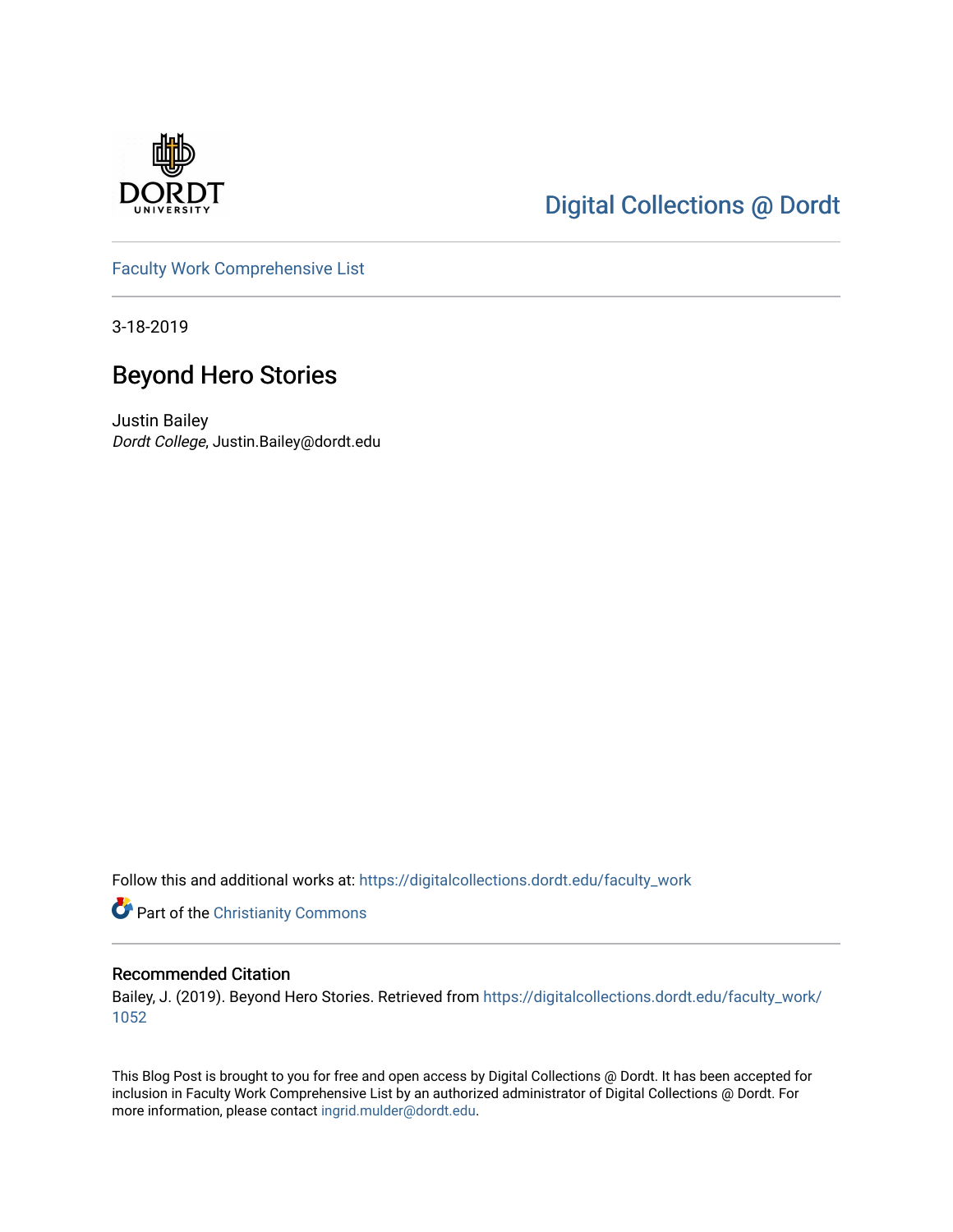### Beyond Hero Stories

#### Abstract

"Missionary stories don't often go viral, but Chau's death elicited strong reactions."

Posting about the martyrdom of John Allen Chau from In All Things - an online journal for critical reflection on faith, culture, art, and every ordinary-yet-graced square inch of God's creation.

<https://inallthings.org/beyond-hero-stories/>

Keywords In All Things, martyrs, missions, tribes, self-sacrifice

**Disciplines Christianity** 

#### **Comments**

[In All Things](http://inallthings.org/) is a publication of the [Andreas Center for Reformed Scholarship and Service](http://www.dordt.edu/services_support/andreas_center/) at Dordt [College](http://www.dordt.edu/).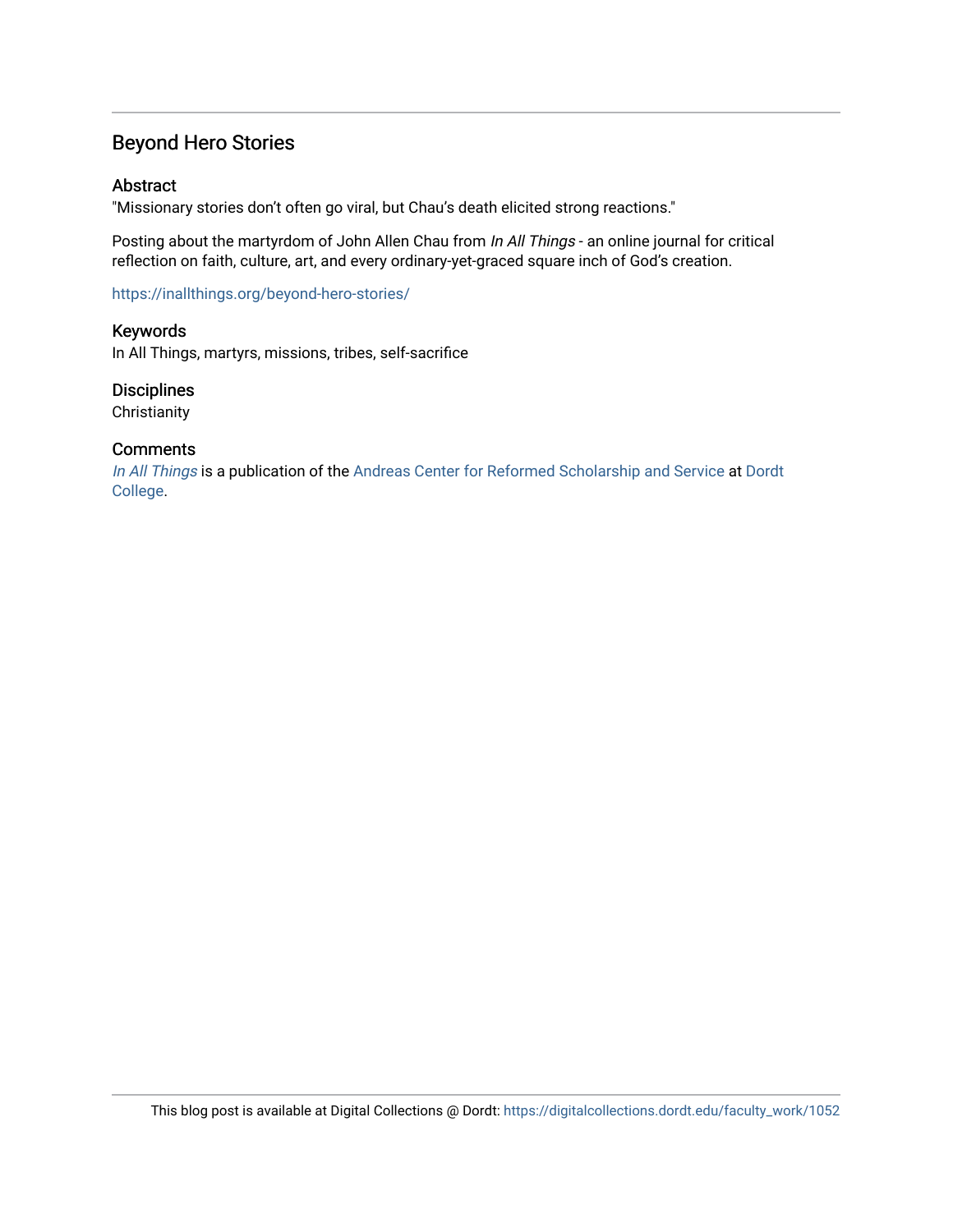

# **Beyond Hero Stories**

## **Justin Bailey**

Last November, the 26-year-old missionary named John Allen Chau was killed on North Sentinel Island. Home to a remote and protective tribe, travel to the island is against the law. But Chau felt himself compelled by a higher call, and paid fishermen to sneak him past the patrols. Even after an attempt at contact led to an arrow in his Bible, he was undeterred. Journaling about the likelihood of his impending death, he nevertheless clung to the hope that God might somehow use him to bring the tribe to Christ.

Missionary stories don't often go viral, but Chau's death elicited strong reactions. Many outside the church shook their heads in consternation, if not disgust. Some suggested that Chau was obsessed, delusional, and mentally ill. Still others expressed downright glee at Chau's death, asserting that he got what he deserved. Within the Christian community, the response was more ambivalent. Most expressed grief, but many questioned Chau's motives, training, and strategy. Some looked at Chau as a martyr, a servant of Christ who had fallen in the line of duty.

There are clear parallels, after all, to the story of Jim Elliot and the other four missionaries, who in 1956 were killed in an attempt to evangelize the Huaorani people of Ecuador. The story and its aftermath – Elliot's wife and other missionaries took up the work among the tribe – has been told and re-told in a famous memoir, documentary, and feature length film. It is a legend in the evangelical world. Even those who barely know its details will recognize Elliot's famous line: "he is no fool who gives what he cannot keep, to gain what he cannot lose."**[1](https://inallthings.org/beyond-hero-stories/#fn1-16636)**

The response to Chau's death reveals just how much has changed in perceptions about missionary work during the six decades between Elliot's and Chau's death. One of the most provocative responses (sent to me by a colleague) came from a relief worker named Jennifer Robinson. Her headline: "John Allen Chau Was a Product of the Missions Marketing System."**[2](https://inallthings.org/beyond-hero-stories/#fn2-16636)** Robinson reflected on her own story growing up in an evangelical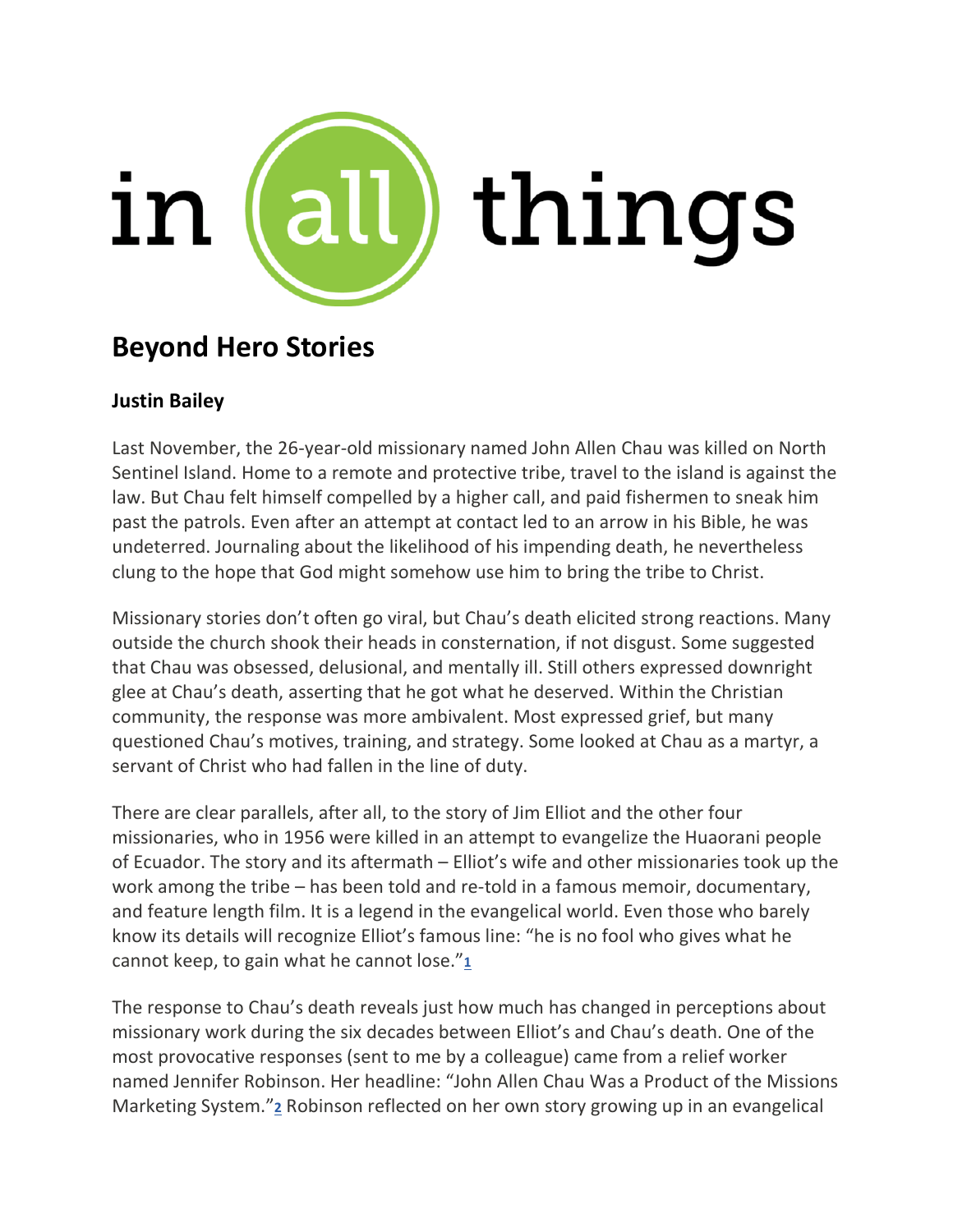setting and argued that young evangelicals are often driven into ill-considered missions and marriages to prove their love for God. She writes: "The missions marketing system targets young people whose decision-making abilities are not fully developed. Capitalizing on the natural zeal of youth, the system plants irresistible ideas of selfsacrifice and grandeur, leveraging the name of God to do it."

Chau's story and Robinson's response resonated with me on deeply personal level. I remember being sixteen and reading the autobiography of Bruce Olson in one sitting. Olson was rejected by a mission board but decided to go anyway. After narrowly escaping death in encounter with the Motilone tribe in Columbia, he was instrumental in the tribe turning to Christ. I had devoured the missionary biographies of David Brainerd, Hudson Taylor, David Livingston, and Jim Eliot. But after reading about Olson, I had to be convinced not to drop out of high school.

The book shifted the trajectory of my life, and I enrolled at Moody Bible Institute, where I hoped to be trained as a Bible translator. At Moody, we talked regularly about unreached people groups and the possibility of martyrdom. John Piper burst onto the national scene while I was there, speaking to college students at the Passion conferences with a rousing call to forsake the American dream and to be willing to die for Christ. I spent two summers in Siberian Russia, gravitating to that location in part because it felt extreme. I even dated a young woman who told me of her aspirations to be a single missionary martyr—not a bad way to get out of a second date; however, I was undaunted and married her anyway.

I share this bit of my story to say that I feel a deep companionship with Chau. He died trying to take the gospel to an unreached people group—perhaps the most unreached people group in the world. This was exactly the sort of thing I wanted to do as well.

Two decades later, I look back on those days with a mixture of fondness and embarrassment. I remember my dreams of Bible translation, and I am unsettled in what seems like a comparatively comfortable vocation. Has my passion been tamed? Have I been educated out of my zeal?

But at the same time, I feel the force of Robinson's caution. I teach at a college where I see a familiar missionary fervor in many of my students. For the most part, it encourages me. But I am also aware of how much of my own zeal was an attempt to prove that my life mattered, an effort to justify myself through the extremity of my devotion. This is one reason why the Reformational focus on ordinary life has been such a solace to me. It calls me to consider not just every corner of the earth but also every square inch of daily life. And I hope that my students will take the time to listen to a